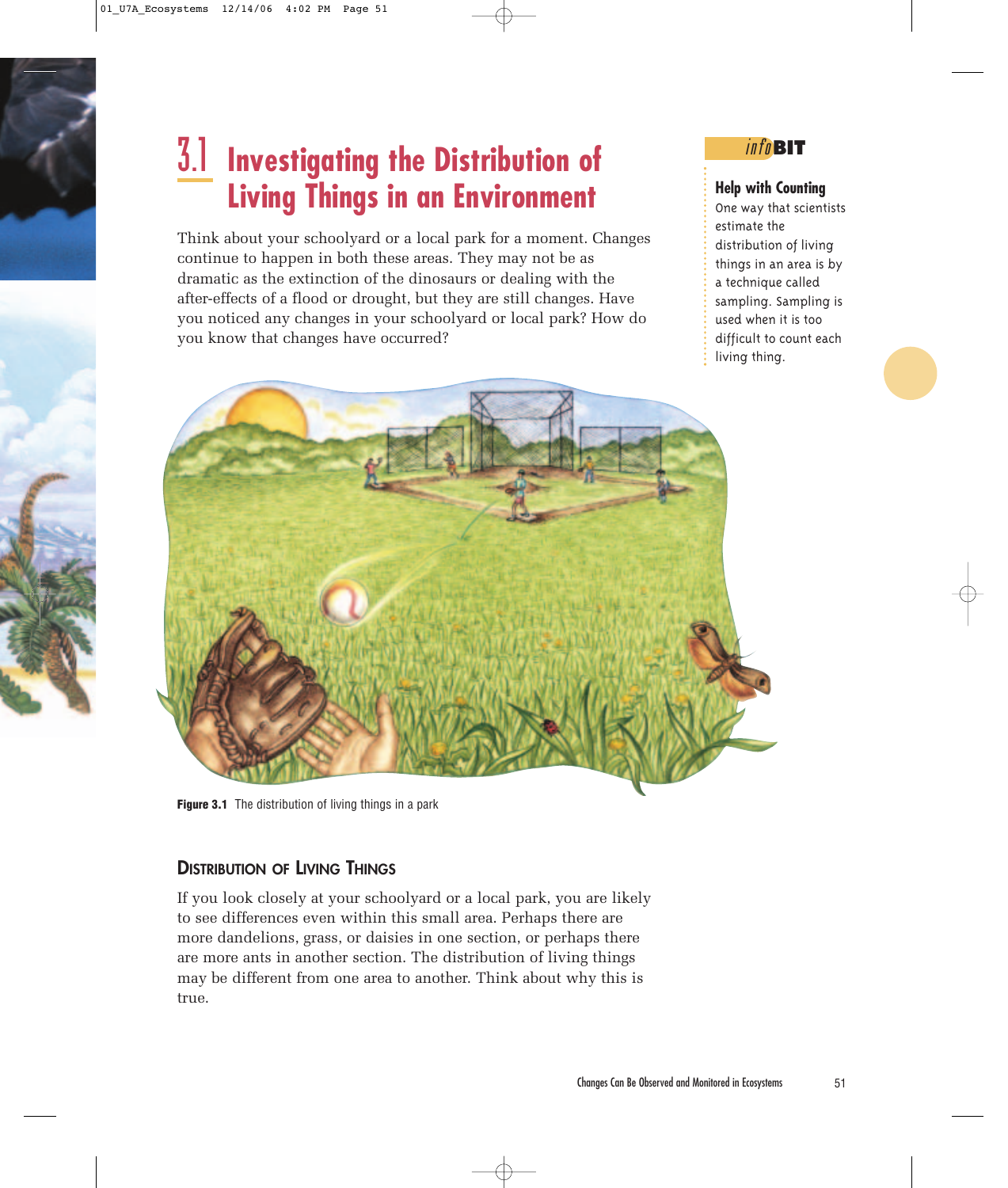## **Inquiry**  Activity

#### **The Question**

Has human impact affected the distribution of living things in the schoolyard ecosystem?

#### **Materials & Equipment**

- 8 metal or plastic tent pegs
- 2 pieces of string, each about 4 m long
- tape measure or metre-stick
- thermometer
- anemometer
- classification key for local plants and animals

#### **Caution!**

Do not remove the organisms or disturb the environment. Leave it as you found it.

#### **The Hypothesis**

Restate the above question in the form of a hypothesis. (See Toolbox 2 if you need help with this.)

#### **Procedure**

- **1** Go into the schoolyard. Look for two places: one that appears to be affected by human impact, and one that appears not to have been affected by human impact. Areas that appear to be affected by human impact might include an area on the soccer or baseball field, or in the playground. Make sure the places you choose are the same size and have similar abiotic conditions of light intensity and soil type.
- **2** Use the metre-stick to measure an area of 1 m by 1 m in a place of little or no human impact. Tie a length of string around the pegs to outline the square.
- **3** Draw a sketch of all the living (biotic) and non-living (abiotic) things inside the square. Count all of the individual plants that are growing inside the square. Count the animals that you see as well. Plants that are right under the string only count if more than half of the plant is inside the square. Do any of the abiotic or biotic factors cover a large area of your square? Estimate and record the percentage of your square covered by the factor(s).
- **4** Use your classification key to identify anything you do not recognize.
- **5** Repeat the procedure in another place with similar abiotic factors, but one where it appears that there has been human impact.

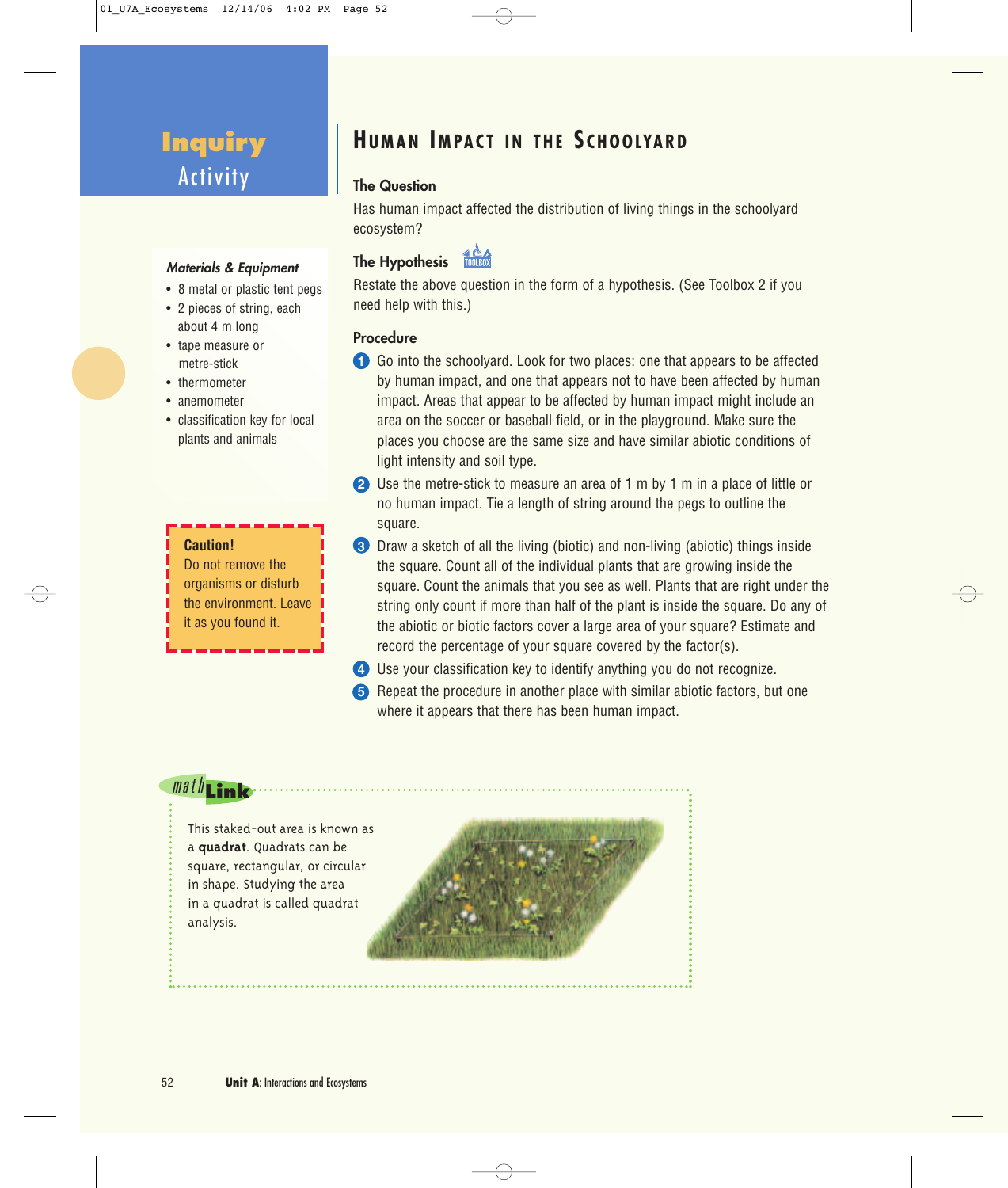#### **Collecting Data**

**6** Use the following table to record the data that you have gathered during your investigation.

| <b>Schoolyard Observations</b>      |                                      |                                |  |  |
|-------------------------------------|--------------------------------------|--------------------------------|--|--|
|                                     | Place with Little or No Human Impact | <b>Place with Human Impact</b> |  |  |
| date and time                       |                                      |                                |  |  |
| temperature                         |                                      |                                |  |  |
| wind speed                          |                                      |                                |  |  |
| light intensity (bright, shady)     |                                      |                                |  |  |
| soil condition (dry, wet)           |                                      |                                |  |  |
| number and type of plants observed  |                                      |                                |  |  |
|                                     |                                      |                                |  |  |
|                                     |                                      |                                |  |  |
| number and type of animals observed |                                      |                                |  |  |
|                                     |                                      |                                |  |  |
|                                     |                                      |                                |  |  |

#### **Analyzing and Interpreting**

- **7** Why did you try to choose two places that had the same abiotic factors, except human impact?
- **8** What type of graph would best display the biotic factors found in each place? Use it to graph each place.
- **9** What differences did you see in the biotic factors present in each place that you identified?
- **10** Did human use impact the biotic factors in this investigation? Why or why not?

#### **Forming Conclusions**

**11** Think about the places that are most frequently used in the schoolyard. Does your data prove that human use has affected the number and distribution of living things in your schoolyard? Why or why not? What information would you gather to determine how much each place is impacted by humans?

#### **Applying and Connecting**

Ecologists use quadrat analysis to gather data about the location of plants and animals and their living conditions. Quadrat analysis can also be used to advise how a given area can be maintained or improved.

#### **Extending**

The ideal size of a quadrat is the smallest size that contains the same number of species as would be contained in a larger one. Determine the area of your schoolyard. Estimate the percentage of dandelions in your schoolyard by using quadrat analysis. How accurate do you think this number is? Explain your answer.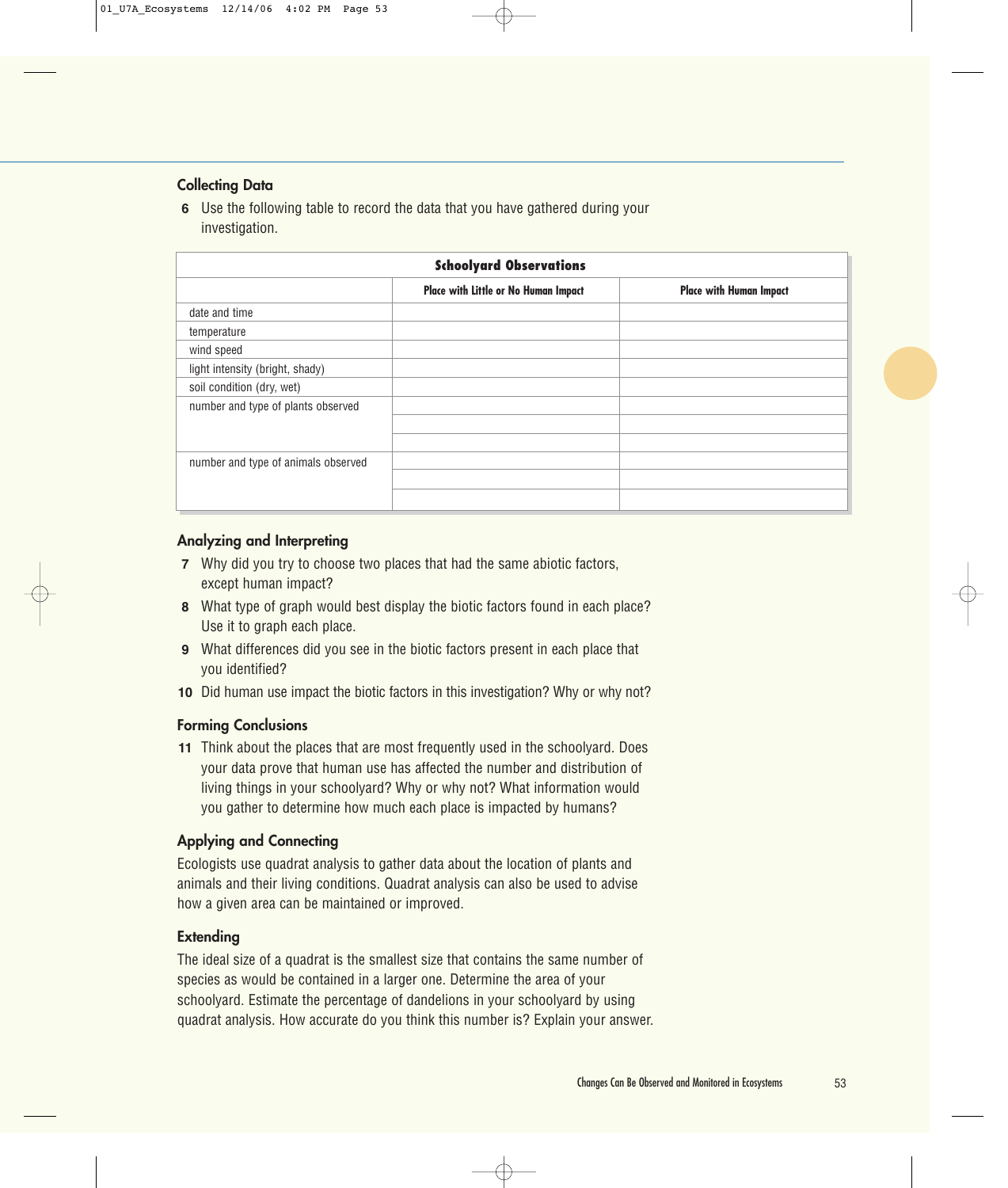#### **CHECK AND REFLECT**

- **1.** Describe two different things humans could do to have an impact on living things in your schoolyard.
- **2.** Why is it important to investigate the distribution of living things in your schoolyard?
- **3.** In many national and provincial parks, there are both wetland and dry-land areas for living things. Why do you think it is important to have both areas?
- **4.** Figure 3.2 shows wetland and dry-land areas in a park. Create a chart with the headings "wetland" and "dry land" to list all the living things you see in each place. Why do you think park naturalists might want to know the distribution of each of these living things in the park?



**Figure 3.2** Question 4

#### re**SEARCH**

**One, Two, Three ...** Research how scientists determine the populations of migrating birds.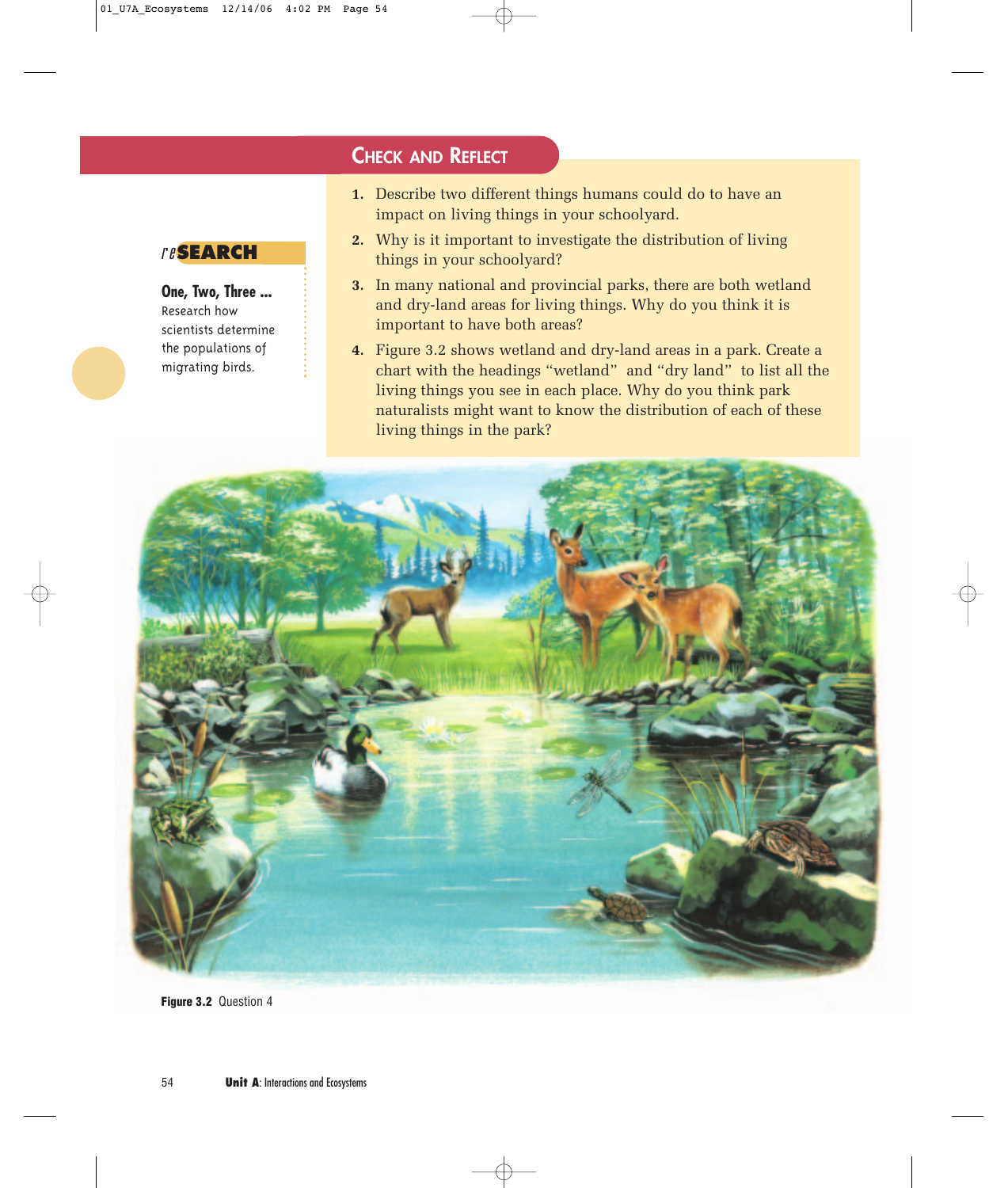## 3.2 **Interactions and Changes Occur in Ecosystems**

In any ecosystem, living things need to interact with non-living things. As you have learned in previous sections, if there is an imbalance within an ecosystem, problems may occur. In some ecosystems, human activity has caused an imbalance.

An example of this is wetland ecosystems. At one time, wetlands were not considered to be important. In many countries, wetlands were drained to be replaced by farmland and housing. Others were destroyed by pollution. By destroying the wetlands, humans destroyed many plants and animals that lived in that ecosystem. Now, wetland ecosystems are recognized for their importance. Many steps have been taken to protect and preserve wetlands.

#### **Give it a TRY <sup>A</sup> CTIVITY**

#### **T O C HANGE OR N OT TO C HANGE**

Forest ecosystems have also undergone changes. Look at Figure 3.3. A forest once stood here. That was before the thunderstorm. Lightning pierced the sky, striking and igniting one of the taller trees. The fire jumped from treetop to treetop until the entire forest was burning. The photo shows all that's left.

Imagine what the forest scene in the photo looked like before the fire. Make a sketch to show what you're imagining. What kinds of living things populated this scene? What abiotic and biotic factors of the forest ecosystem supported them? Where are the living things now? Don't forget about human involvement in the area.

How do you think this scene will look a few years from now? Will it be any different? What could make it different? Use a sketch to record your impressions. Add labels to clarify your ideas. How will this scene look 20 years from now? 50 years from now? 100 years or more from now?

Do you think it ever burned before? Does the fire do any good?

Share your ideas with a group. Do they have the same ideas as you? Add one new idea to your sketch.



**Figure 3.3** A forest after a fire caused by lightning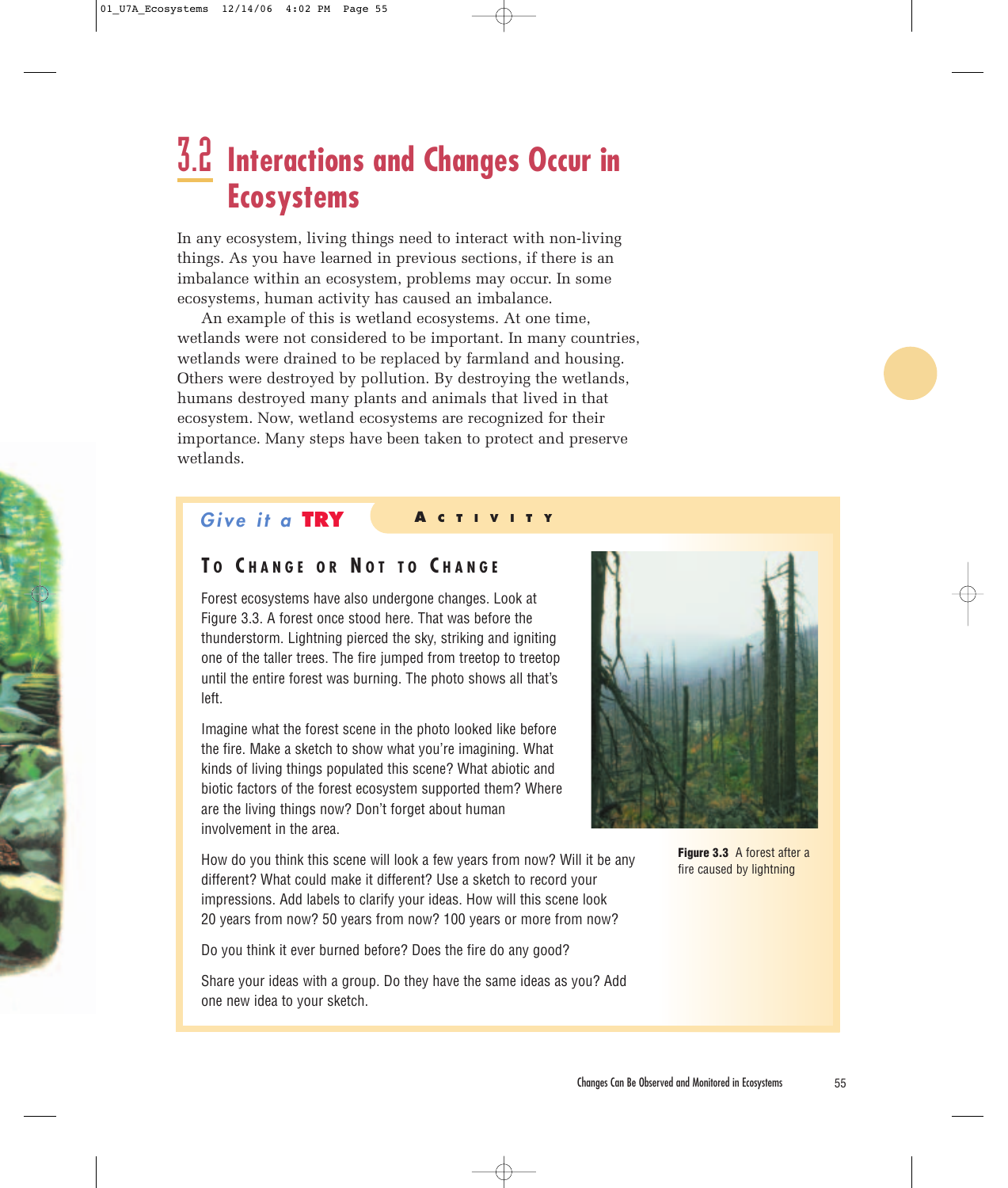#### info**BIT**

#### **Disappearing Dragonflies**

Dragonflies, which live in wetlands, are an early warning sign for pollution. If the dragonflies at a pond disappear, then other pond plants and animals will soon follow if the pond isn't cleaned up.

**Figure 3.4a)** In 1890, a hundred European starlings were released into New York's Central Park. Starlings have been very successful, and now number over 200 million throughout North America, causing problems in farmers' fields and hazards at airports. These birds compete with other birds such as bluebirds, woodpeckers, and flycatchers for nesting sites.

#### **ALL THINGS CHANGE**

Everything changes. You may not notice it, but you are not exactly the same as you were one day ago. Tomorrow, you will be different again. Change is always happening, everywhere inside you and around you. All things change, including ecosystems. Some of the ways that changes can occur are through **bioinvasion**, **competition**, **predation**, and weather.

#### **BIOINVASION**

Many of the plants and animals that you may think are common to Canada actually have come from somewhere else. European settlers introduced plants and animals from their home countries. Some well-meaning naturalists introduced other species, while still others were accidentally introduced.

Scientists call this species introduction bioinvasion. Because many of these new species were stronger than the native species or had no natural enemies, they quickly multiplied. Their effects on ecosystems and on other living things have been dramatic.



**Figure 3.4b)** The first wild plants of purple loosestrife in North America probably escaped from people's gardens. They originally came from Europe. The plant has spread so fast that it has pushed native species out of the way. This is especially true in wetland and marshy areas. Birds have a harder time making nests among purple loosestrife than among native species.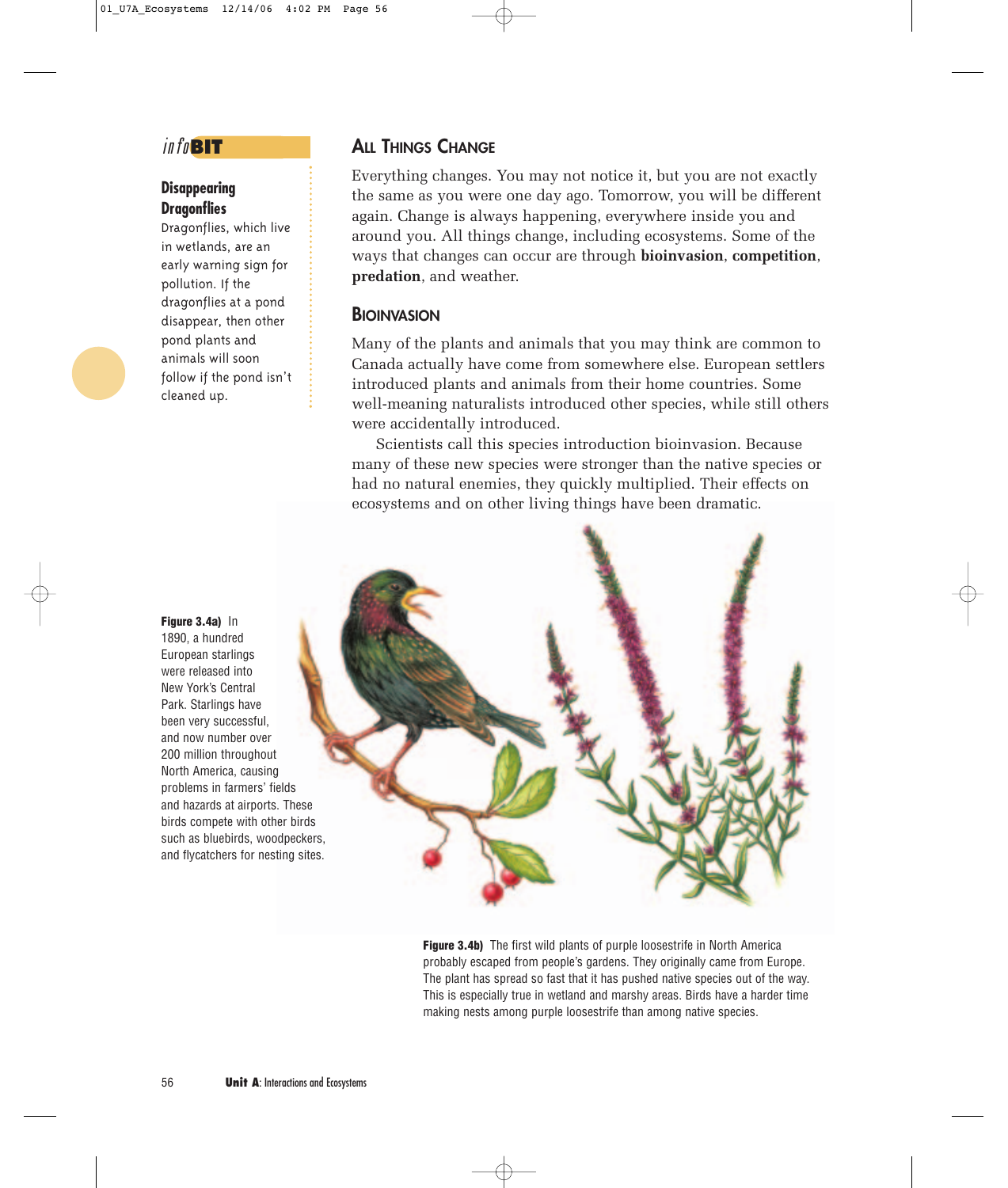

**Figure 3.4c)** Zebra mussels were first noticed in the Great Lakes in 1988. They probably travelled over here on a ship from Europe. By 1994, there were as many as 50 000 mussels/ $m<sup>2</sup>$  in some rivers near the Great Lakes.





**Figure 3.4e)** More than onequarter of Canada's plant species are not native.

#### **COMPETITION**

Changes also occur in the population of species in ecosystems due to their interaction with other biotic and abiotic factors. One of these interactions is competition.

You probably have been involved in some type of competition. Whether it is running a race or designing a school logo, for humans, a competition involves more than one person trying to reach the same goal. All living things compete with all other living things in their community, but they compete for resources like food, water, and space to live. Because there is only so much of each resource, all living things are always trying to get enough of these resources to meet their needs.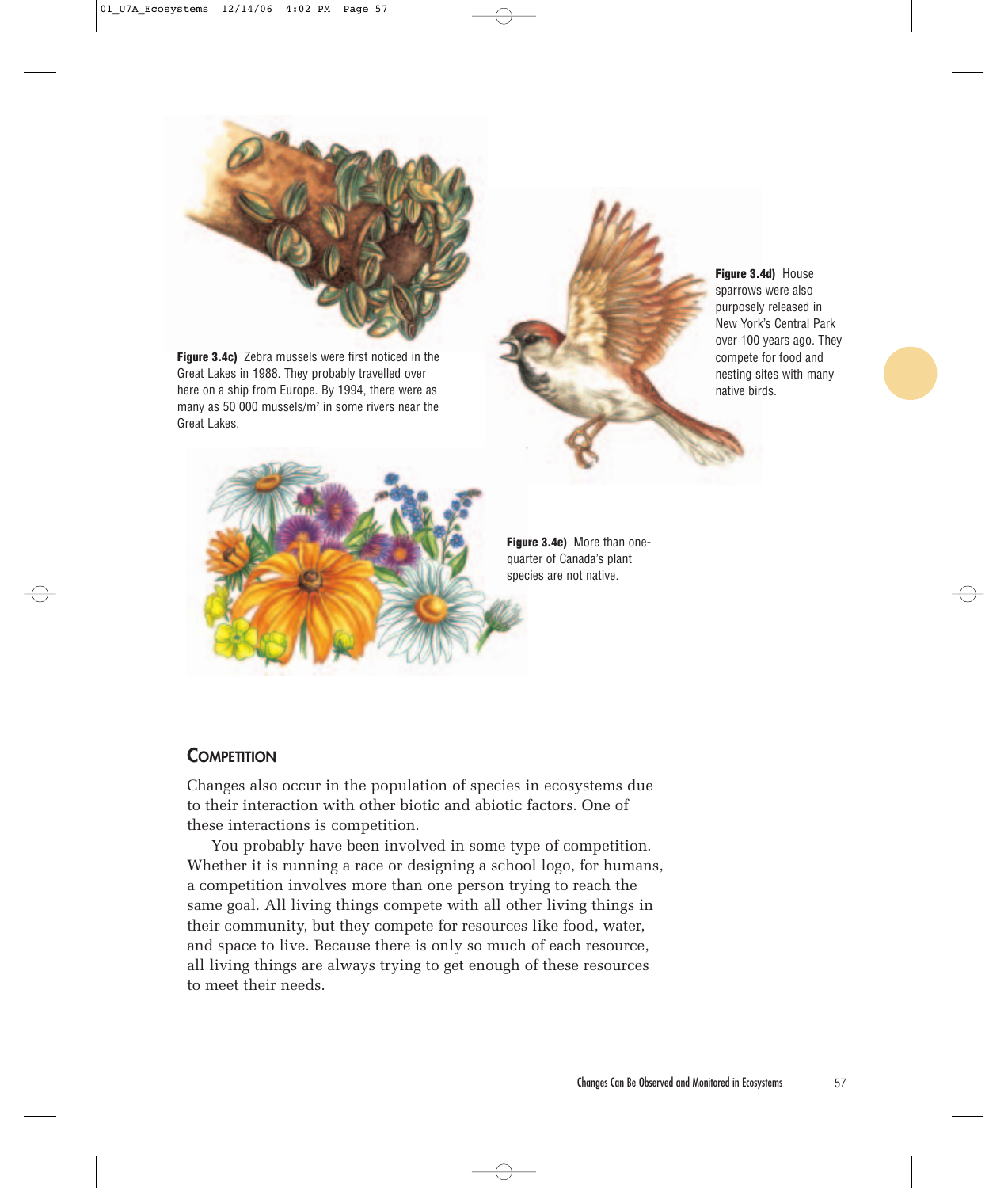## **Inquiry**  Activity

## **SURVIVAL IN THE FIELD**

#### **The Question**

How does competition between two species affect their numbers and health?



**Figure 3.5** Lions chasing vultures off the lions' kill

## **The Hypothesis** 1

Restate the above question in the form of a hypothesis. (See Toolbox 2 if you need help with this.)

#### **Procedure**

- **1** You are about to be part of a simulation of species competing for the same resource: food. There are two species, the forks and the spoons. In your group, assign four people to be spoons, four to be forks, and one person to be the recorder for each species.
- **2** The recorders randomly spread out the materials in an area 10 m by 10 m. This is the community.
- **3** The task for the members of the two species is to collect one food item from the community within 20 s. Members who cannot collect a food item and return to the recorder in this time period are considered to have died from starvation. Only members who collect one food item can go on to the next round. A food item is one pile of sesame seeds, one ball, one string, or one toothpick.
- **4** Begin Round 1 by having all the forks and spoons line up on one edge of the community. When your teacher tells you to start, go into the community and collect one food item. When you get your food item, come back to your recorder to have your item recorded. Any fork or spoon who is unable to collect food or who has collected too much cannot continue into the next round.

**5** Repeat step 4 until no forks or spoons are left. Make sure each food item you collected is recorded at the end of each round.

#### **Materials & Equipment**

(for a group of 10 students)

- 4 plastic spoons
- 4 forks with centre tines removed
- 100 g sesame seeds
- 10 small Styrofoam balls
- 10 10-cm pieces of string
- 10 toothpicks
- a timing device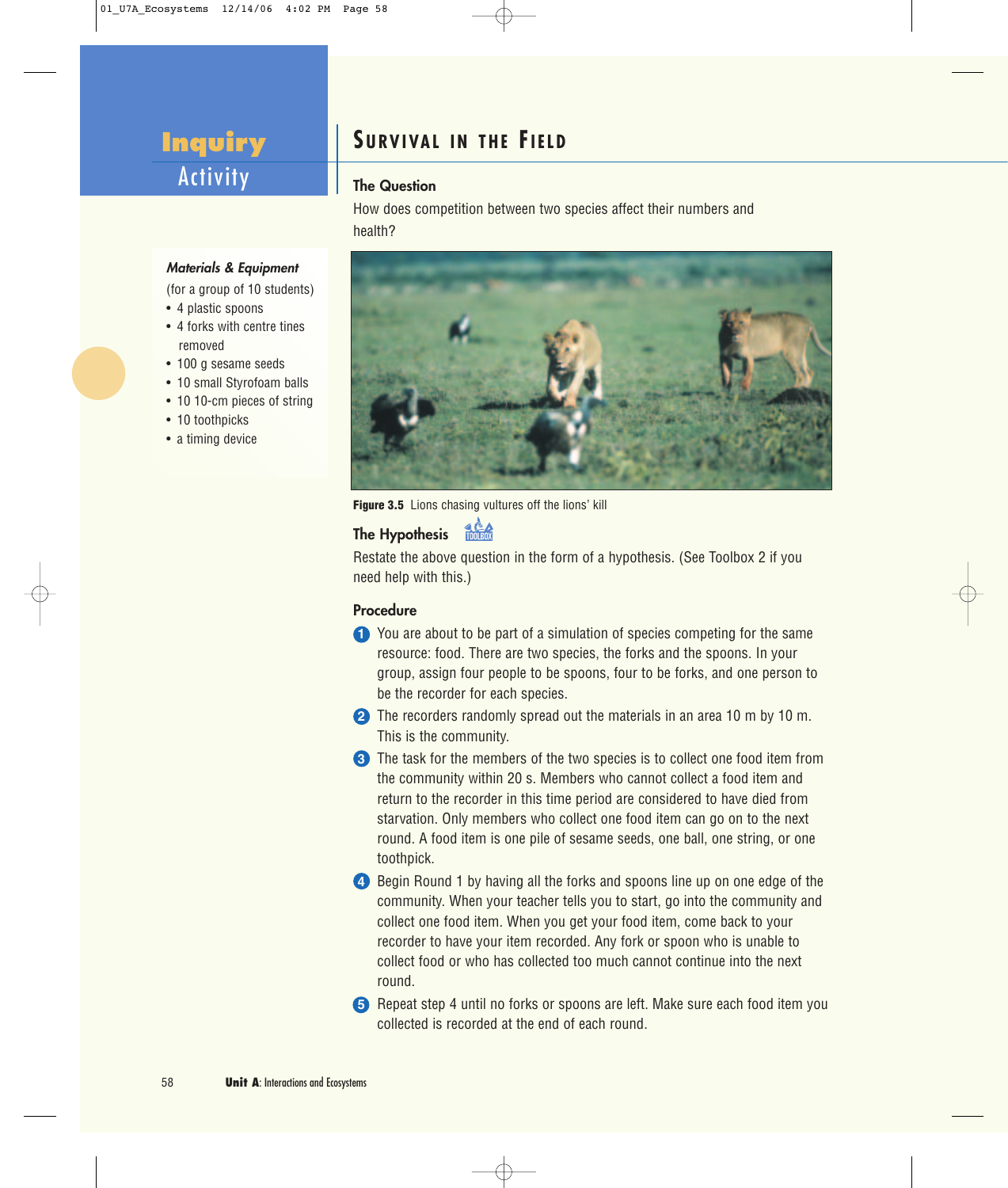#### **Collecting Data**

**6** To record what each fork and spoon collected in each round, draw the following table on a clean sheet of paper.

| <b>Species</b> | Round | Round<br>2 | Round<br>3 | Round | Round |
|----------------|-------|------------|------------|-------|-------|
| Fork 1         |       |            |            |       |       |
| Fork 2         |       |            |            |       |       |
| Fork 3         |       |            |            |       |       |
| Fork 4         |       |            |            |       |       |
| Spoon 1        |       |            |            |       |       |
| Spoon 2        |       |            |            |       |       |
| Spoon 3        |       |            |            |       |       |
| Spoon 4        |       |            |            |       |       |

#### **Analyzing and Interpreting**

- **7** Create a line graph that shows how many spoons and how many forks competed against each other in each round.
- **8** Using the graph, can you describe a trend that shows which species was more successful in the competition for food? What information can you use to support your conclusion?
- **9** Create a bar graph for forks and spoons that shows what type and how much food each species collected in each round.
- **10** Was there a preferred food at any time for each of the species?
- **11** Was there a food that you thought limited the survival of a species? Was there a food that only one species could use to survive?

#### **Forming Conclusions**

**12** Use the data you collected from this activity. Describe how you think competition for food might affect the number and health of the forks and spoons in this activity.

#### **Applying and Connecting**

Look at the photo on the previous page of lions and vultures competing for resources. Work with a partner. Find examples of species in your community that compete for resources.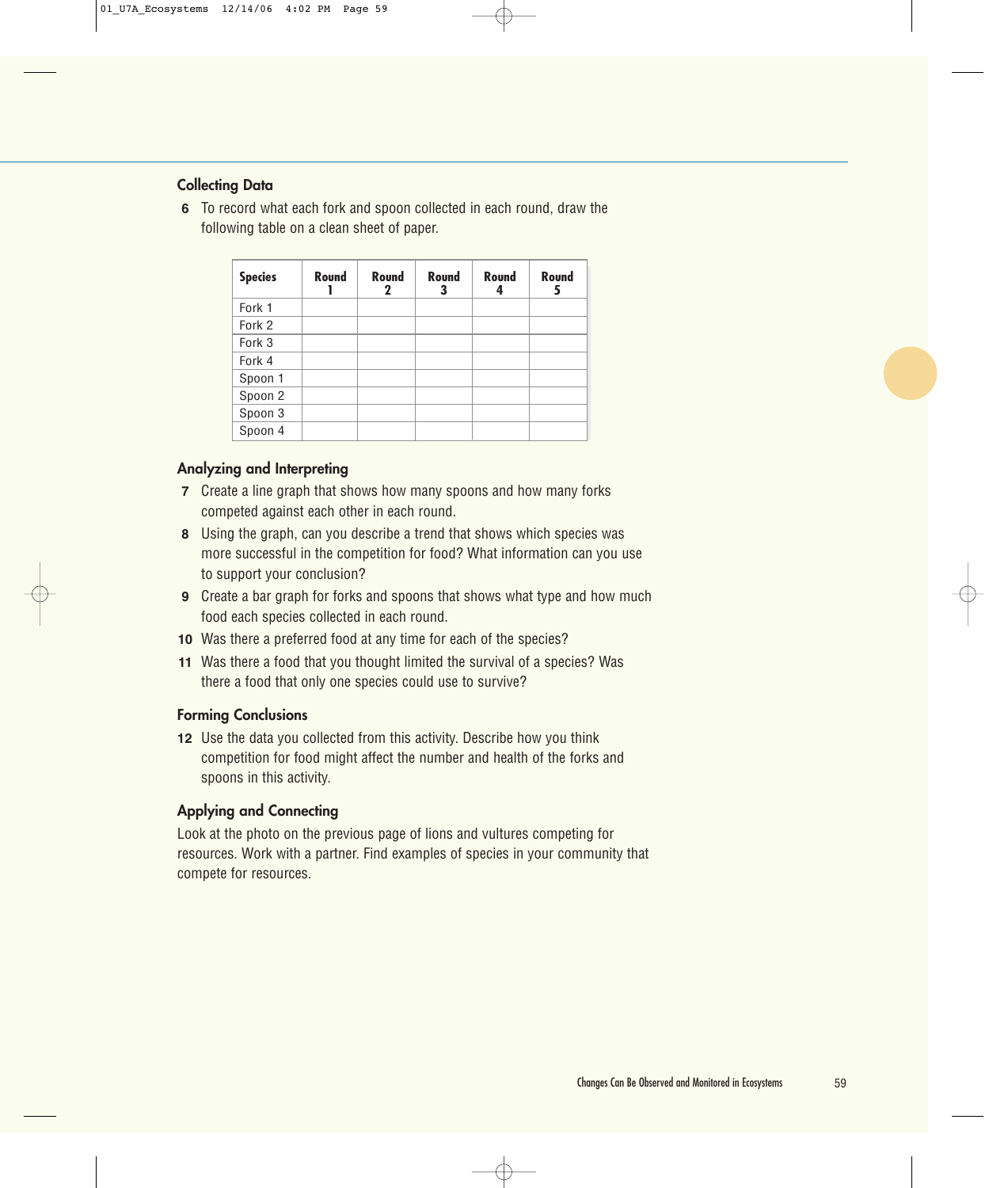#### re**SEARCH**

#### **Non-native Species**

Research three common plants and animals that are not native to Canada. Choose ones not mentioned in this subsection.

Why are some of these alien species so successful in North America? Why are some a threat to our ecosystems?

#### **PREDATION**

Competition for resources is not the only factor that can affect a species' survival. Predation occurs when an animal hunts other animals for food. Organisms that are being hunted are the **prey**. An example of this is the lynx hunting snowshoe hares. The interactions of predators and their prey can affect an ecosystem. If there are too many predators, the prey population will decrease. This may increase competition for food among predator populations, so that one or more will either die out or move to a new location. If there are too few predators, then the prey population may increase. This would increase the competition for food among prey species, so that one or more will either die out or move to a new location.



**Figure 3.6** Typical cycle of Lynx/snowshoe hare populations over an eight-year period

#### **WEATHER**

Weather can also affect ecosystems. Many days of the right temperature and amount of rain can help plants grow. If the weather conditions are poor, the growth of plant populations may slow or stop. Natural disasters can also change ecosystems. Bad storms can damage plants. Floods can kill some plants and animals. Lightning can cause fires that destroy plants and kill animals.



#### **CHECK AND REFLECT**

- **1.** How may the introduction of a non-native plant or animal species affect an ecosystem?
- **2.** How do you think the following factors can affect populations and communities in ecosystems?
	- a) the introduction of a new species
	- b) the availability of food
- **3.** Why do the populations shown in Figure 3.6 peak and crash at different times?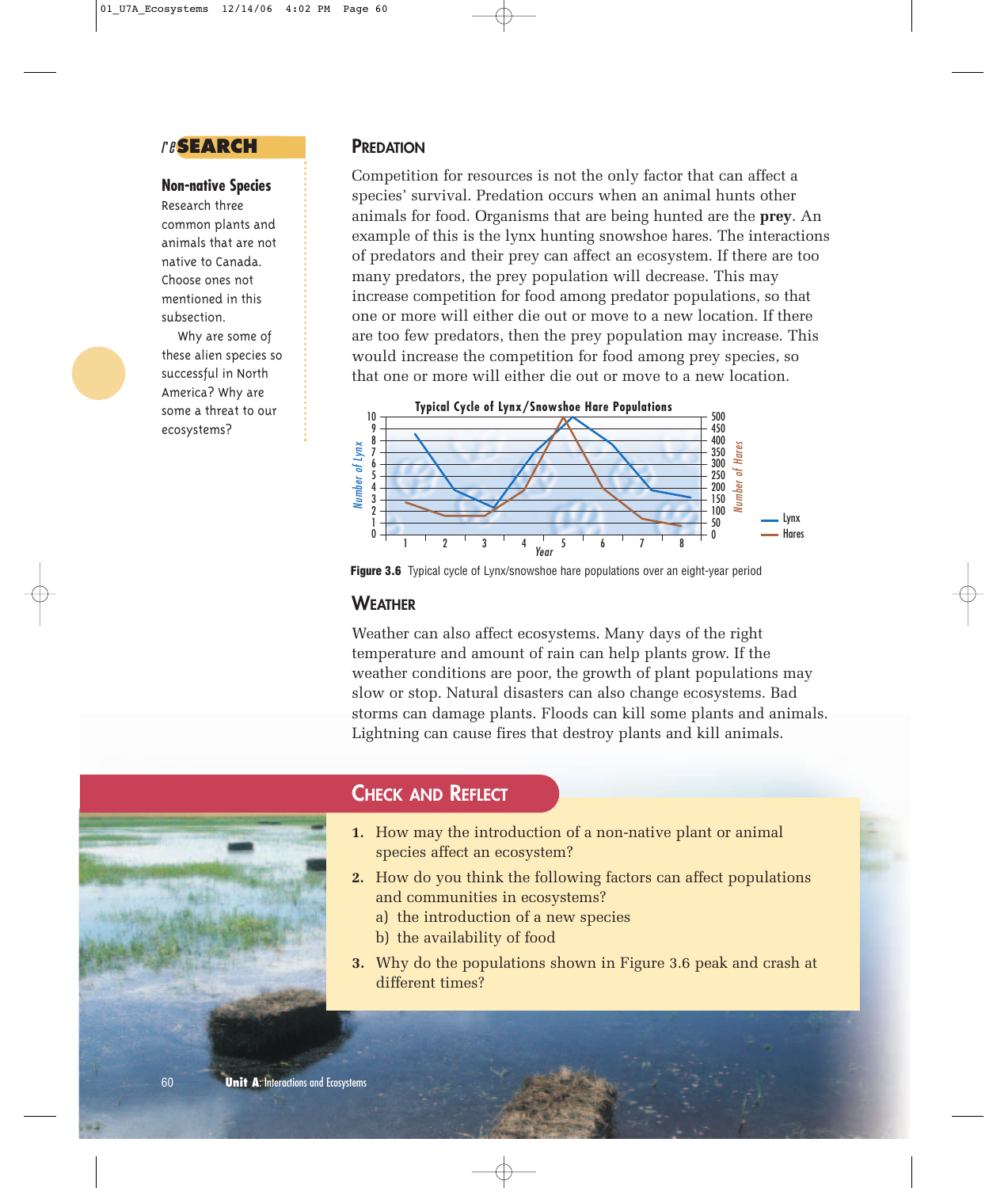## **Experiment ON YOUR OWN**

## COMPETITION BETWEEN THREE OR MORE SPECIES

#### **Before You Start ...**

There may be hundreds or even thousands of populations in an ecosystem. In the experiment below, you will work with just a few populations to observe what happens when several species compete in an ecosystem.

#### **The Question**

How does competition affect the number of plant populations in an ecosystem?

#### **Design and Conduct Your Experiment**

You may wish to use Toolbox 2: The Inquiry Process of Science to help you plan your experiment.

- **1** Make a hypothesis to test how the populations of three or more species of plants will be affected when they compete with each other in a small area. (A hypothesis is a possible answer to a question or a possible explanation of a situation.)
- **2** Decide what materials you'll need to test your hypothesis. For example, you might consider the following questions:
	- a) How many populations will you experiment with?
	- b) Will you grow the plants from seeds or work with seedlings?
	- c) How many containers will you need?
	- d) How much soil will you need?
- **3** Plan your procedure. Ask yourself questions such as
	- a) What evidence am I looking for to support my hypothesis?
	- b) What steps will I follow to collect the data I need?



**Figure 3.7**

- c) Is the test I'm designing fair? How do I know?
- d) How will I record my results? For example, will I need a data chart? a graph? both? neither?
- e) How long will I run my experiment?
- f) How long do I have to complete my experiment?
- **4** Write up your procedure. Be sure to show it to your teacher before going any further.
- **5** Carry out your experiment.
- **6** Compare your results with your hypothesis. Did your results support it? If not, what possible reasons might there be?
- **7** Share and compare your experimental plan and findings with your classmates. Did anyone plan an experiment exactly like yours? similar to yours? completely different from yours? How do your results compare with theirs?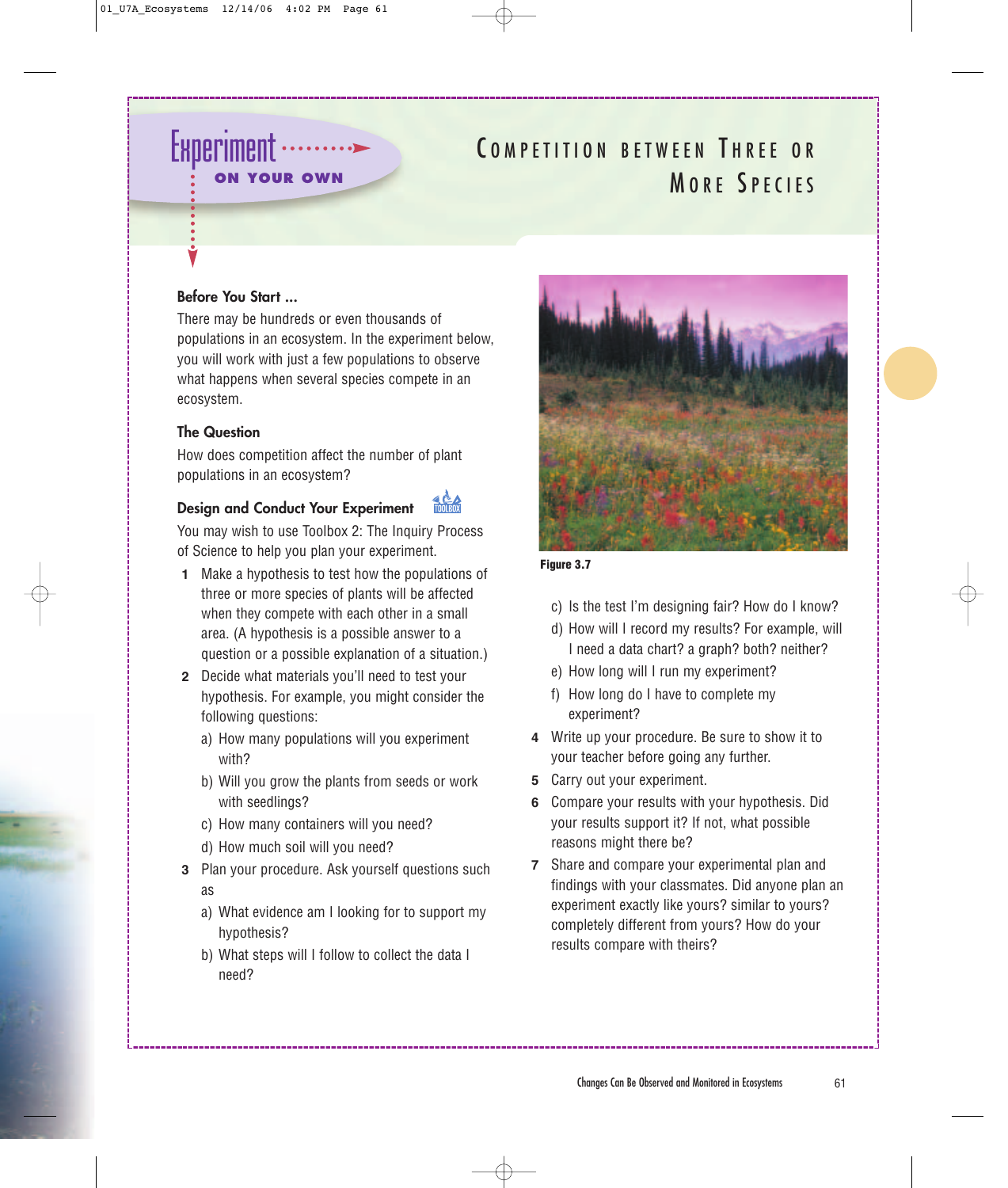## 3.3 **Succession: How Ecosystems Change over Time**

#### info**BIT**

#### **Taking Over**

The pioneers of succession on bare rock are lichen. Lichen are actually two organisms (an alga and a fungus) living together in mutualism.

Have you ever noticed how bare patches on the ground don't often stay that way? Sooner or later, you will see new plants growing where there used to be just soil. Scientists call the first species that arrive **pioneer species**. Even though the abiotic conditions may be harsh, these pioneers find a way to live there. They also "pave the way" for populations of other species to enter the community and establish themselves. As time goes on, many of the pioneer species may get replaced by the new arrivals. These, in turn, may be replaced by other, newer arrivals.

This process of change can take a long time. It may take decades, centuries, even thousands of years. Scientists have been observing enough of these changes to notice a pattern. They can usually tell which species came first and which came later just by looking at an ecosystem.

This predictable pattern of change in ecosystems is called **succession**.

#### **Give it a TRY <sup>A</sup> CTIVITY**

#### **C A N Y O U I DENTIFY THE P IONEER S PECIES ?**

Pioneer species are the first to arrive in an area. Look at Figures 3.8a)–c). Try to decide which one(s) are pioneer species. Explain your reasoning.







**Figure 3.8a) Figure 3.8c) Figure 3.8b)**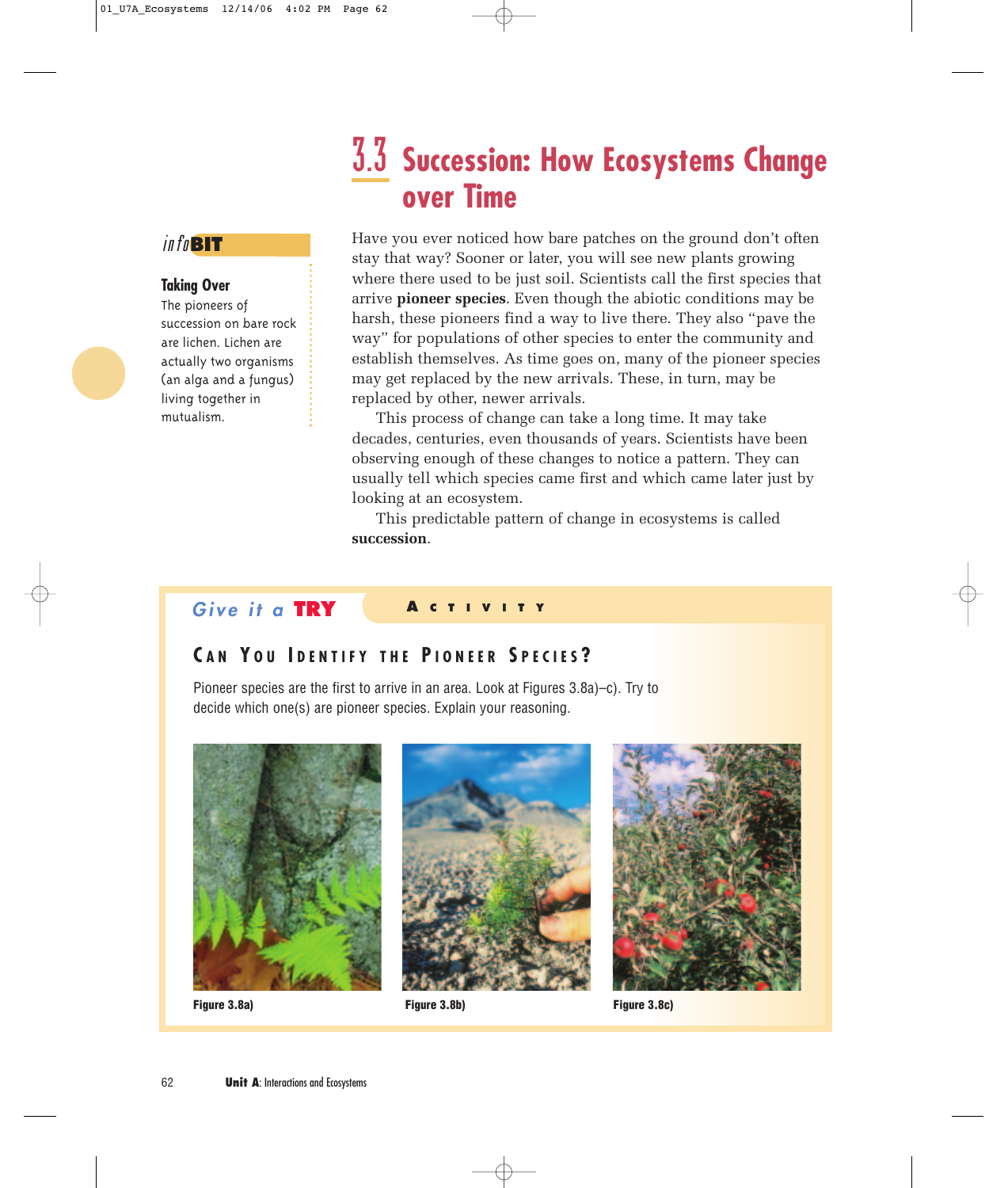#### **WHAT IS SUCCESSION?**

There are two types of succession to consider when observing communities.

**Primary succession** occurs in areas where no life exists due to an absence of soil. Common areas of primary succession include volcanic islands, lava flows, and rock left behind by retreating glaciers. In succession on rock or lava, usually one of the pioneer species to arrive is lichen. Each change that occurs helps prepare the way for another set of changes. Lichens are suited to grow in barren, rocky areas. Over time, they help to break down the rocks into soil. As the soil becomes more fertile, mosses, fungi, grasses, and herbs begin to appear. Grassy areas are replaced by trees with shallow roots. As more soil builds up, larger trees become established. Succession on sand dunes usually begins with grasses, followed by shrubs, and then trees.

In the process of succession, communities will grow and replace one another until a **climax community** forms. A climax community is a stable community of a diverse number of species that is not easily replaced by other communities. Unless disturbed by natural or human forces, a climax community can exist for many years. Even though a climax community may be fairly stable for a long time, change is a continuous process, and very little will stay exactly the same.

**Secondary succession** occurs when a community has been destroyed or disturbed by natural occurrences or human activities. Secondary succession is different from primary succession, because in secondary succession, these habitats previously supported life. A farmer's field, a vacant lot in the city, a newly forested area, even a strip mine, are examples of where this type of succession occurs. When a corn field is left alone, weeds are the first to grow.

Work with a group. Think about areas in your local community that have any of these stages of succession. Create a poster of the area. Make sure your poster includes pictures as well as a written description of the area.

#### re**SEARCH**

#### **Surtsey**

Surtsey, one of Earth's newest islands, is situated off the coast of Iceland. Research what pioneer species first inhabited Surtsey. What type of succession is present on Surtsey?



**Figure 3.9a)** Lichen



**Figure 3.9b)** Growing grass



**Figure 3.9c)** Young forest



**Figure 3.9d)** Climax forest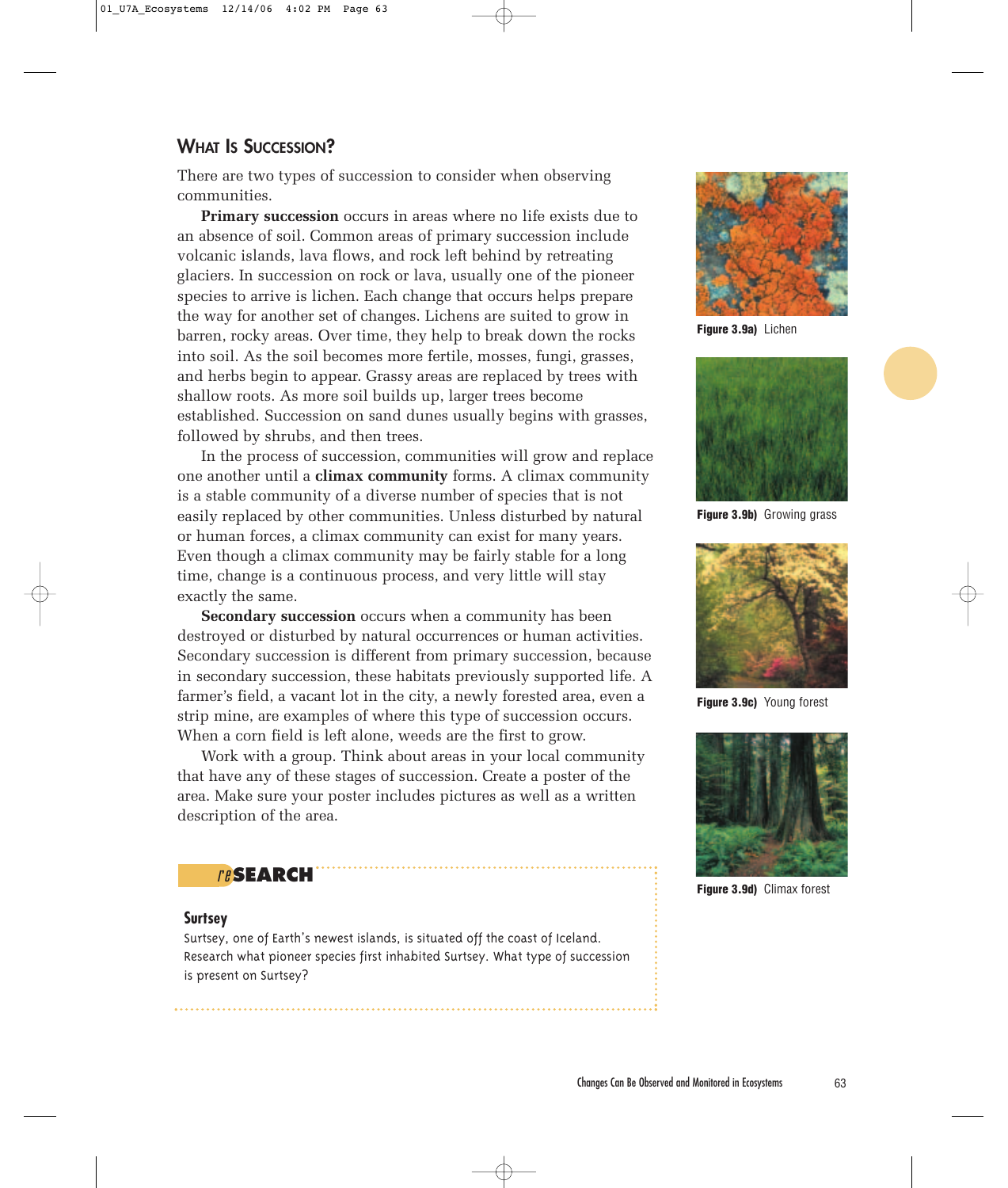#### **CHECK AND REFLECT**

- **1.** Which living things seem to be the pioneer species in all ecosystems? Suggest a reason to explain this.
- **2.** Describe the key stages to the development of a climax community.
- **3.** What is the difference between primary and secondary succession?
- **4.** Give an example each of a pioneer species and a species of a climax community.
- **5.** Over many years, the following plants and animals appeared in an area where a forest fire occurred. In what order do you think they appeared?
	- fireweed birch tree mouse bear grass
- **6.** What examples of succession can you find in this scene of farmland that is no longer used for farming? Can you find a similar example in your community?

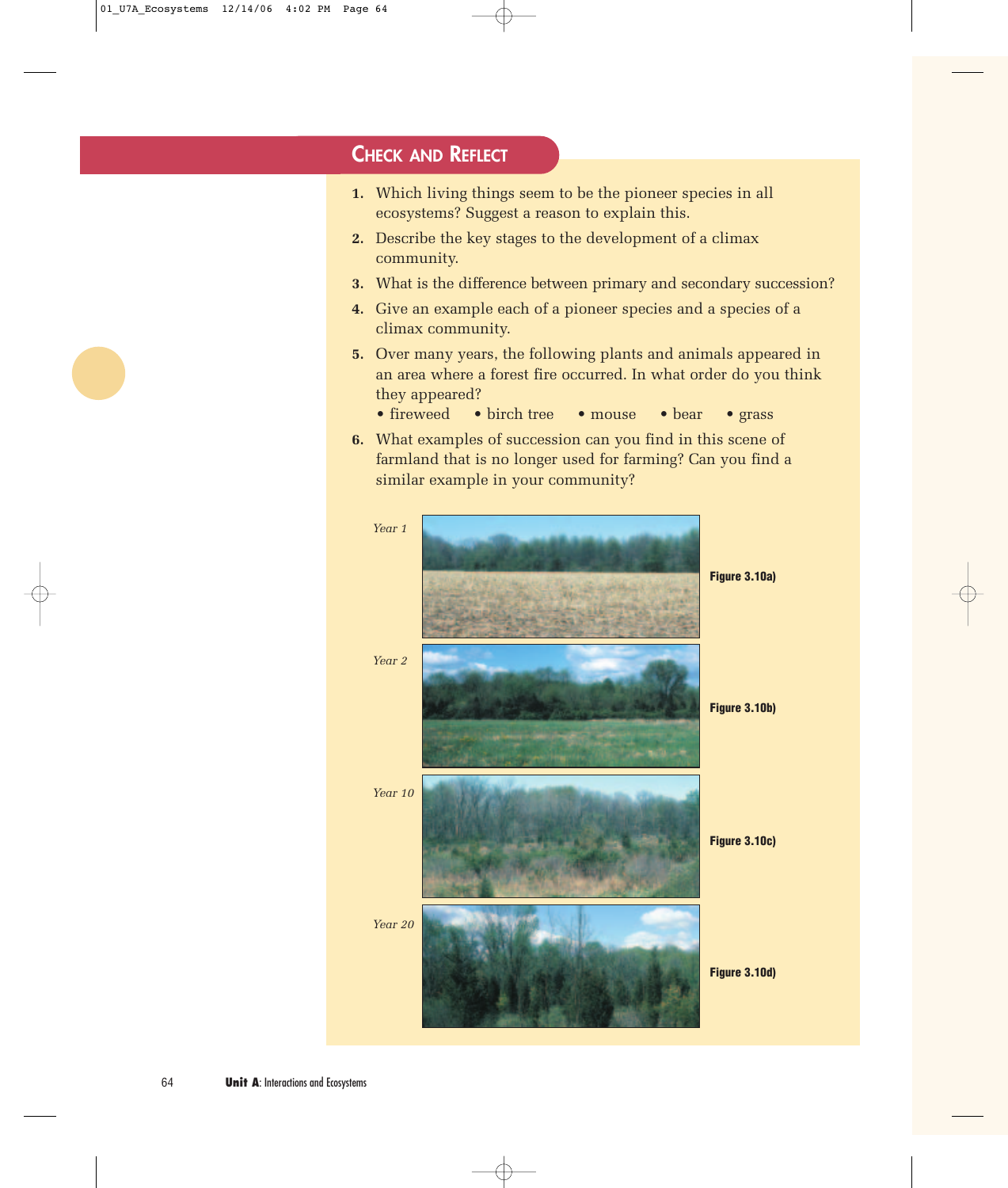### **S ECTION R EVIEW**

#### **Assess Your Learning**

- **1.** a) Whether they're started naturally or by people, forest fires change the ecosystem of a forest. Name at least three other natural changes that can affect ecosystems.
	- b) Choose one of the above natural changes. Describe how it might affect an ecosystem.
- **2.** Use words, pictures, or both to describe how primary succession takes place.
- **3.** Describe how population fluctuations can change an ecosystem.
- **4.** What interactions between living things can cause change in an ecosystem?
- **5.** Give an example of an ecosystem where secondary succession can occur.
- **6.** Imagine if all the bears (both grizzly and black) in Jasper National Park were removed from the park. Make a plan to investigate the changes that would take place in the ecosystem.

#### **Focus On SOCIAL AND ENVIRONMENTAL CONTEXT**

In this section, you looked at changes that occur in ecosystems and the way that they can be assessed and monitored. Changes and interactions can have both intended and unintended consequences for humans and the environment. As you continue to gather information and ideas that will help you to design and develop your project, consider:

- **1.** What types of changes and interactions need to be monitored?
- **2.** What technology will need to be used to assist with the monitoring?
- **3.** When should the monitoring be done?
- **4.** How much importance should be given to impacts on the ecosystem compared with the needs of humans?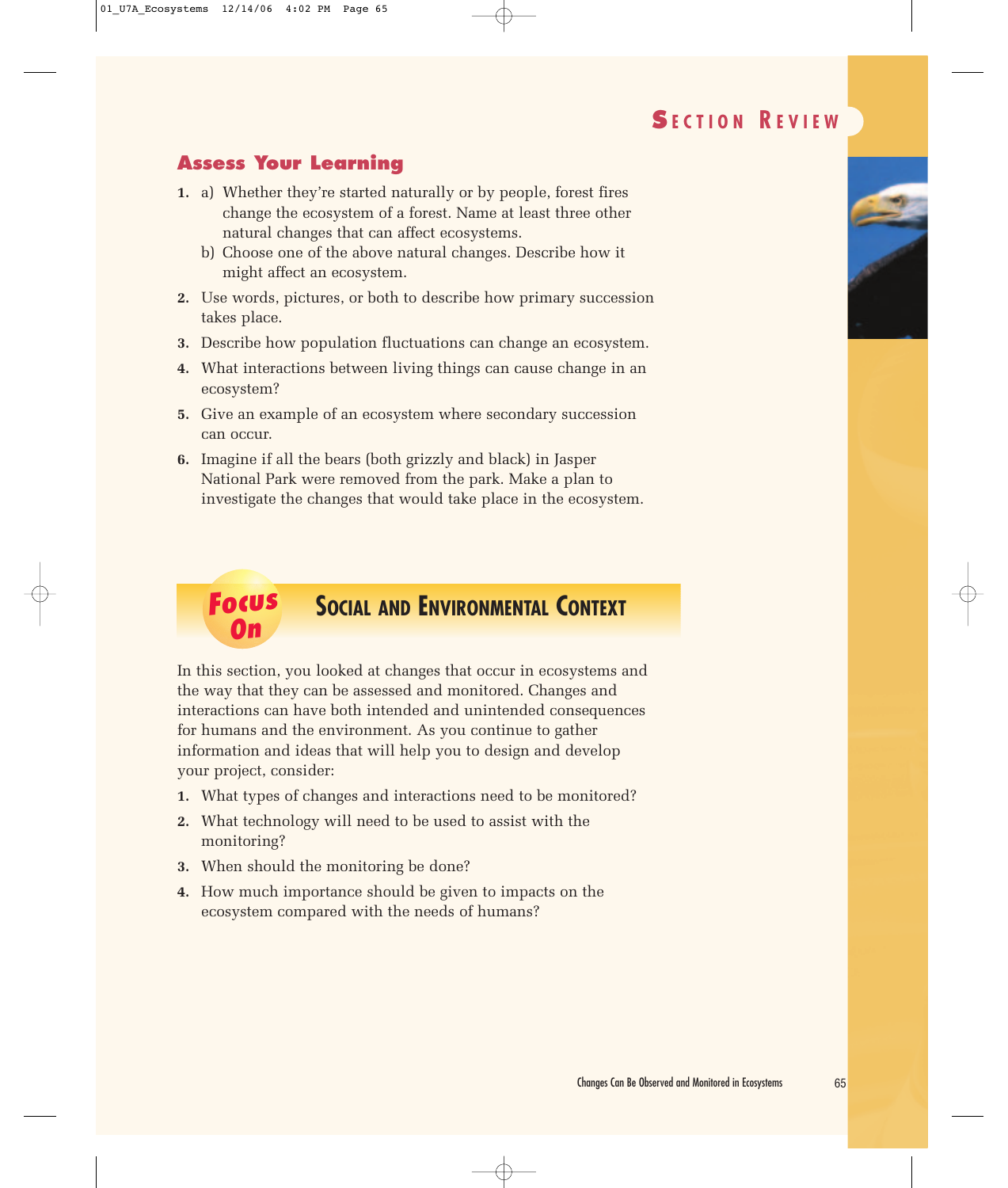# 4.0

**Maintaining sustainable environments requires knowledge, decisions, and actions.**



Before a decision can be made, the situation must be studied, and the consequences of the actions must be analyzed. Some decisions may have the best intentions, as you saw in the case of Yoho National Park, with unfortunate results. In this section, you will look at the consequences of human activities within ecosystems, and how science investigations can help inform environmental decision-making. But science and technology are not always able to provide help with environmental issues, as you will learn. You will get the chance to analyze a local environmental problem and identify possible actions and consequences.

#### **Key Concepts**

In this section, you will learn about the following key concepts:

- endangered species
- environmental monitoring
- environmental impacts
- extinction
- environmental management

#### **Learning Outcomes**

When you have completed this section, you will be able to:

- identify how some pollutants become concentrated in organisms
- identify intended and unintended consequences of human activities within ecosystems
- describe how information from scientific investigations can assist environmental decision-making
- describe examples of limitations of scientific and technological knowledge when making decisions about environments
- use evidence from many sources to help analyze a local environmental problem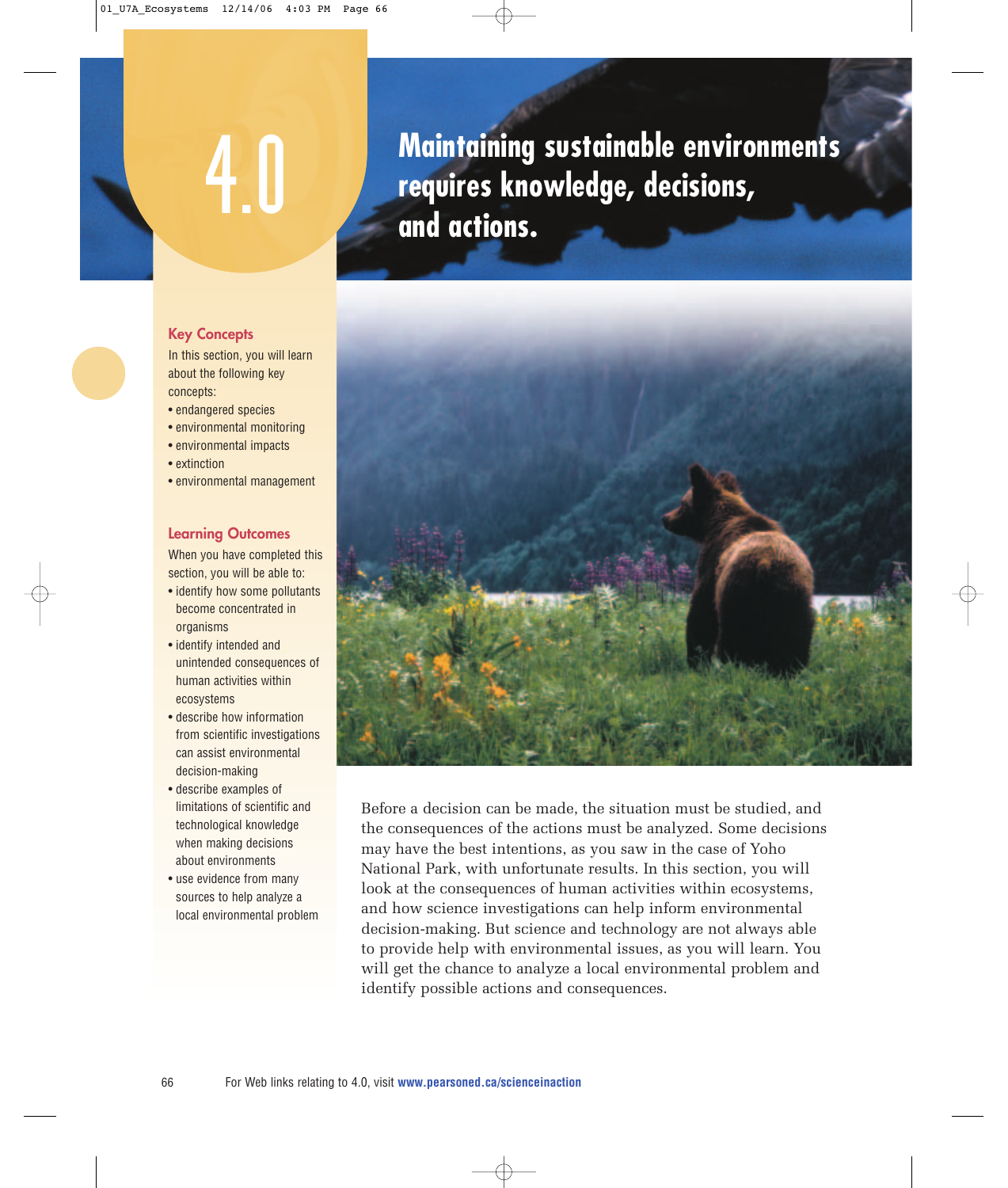## 4.1 **There Are Intended and Unintended Consequences of Human Activities within Ecosystems**

The human population on Earth is very large, and continues to grow. This means we need more space to live, and more land to grow and raise living things for food. We need more energy sources such as coal and oil to fuel our technologies, and more raw materials such as wood, rocks, and minerals to build our homes, our industries, and our vehicles. Each human "need" has an impact on ecosystems and the living things that populate them—including ourselves.

#### info**BIT**

#### **Rabbits Everywhere**

In the summer of 1999, there was a population explosion of domestic rabbits living on the lawns of the Royal Victoria Hospital in Victoria, British Columbia. Hundreds of rabbits were seen every day feeding on the lawns. It is believed that these rabbits were released pets.



**Figure 4.1** A human activity having a major impact on an ecosystem

#### **HUMAN IMPACT ON ECOSYSTEMS: CHEMICAL USE**

Here's what can happen when humans interfere with an ecosystem they don't understand. In the early 1950s, malaria-carrying mosquitoes infected the Dyak people of Borneo. The World Health Organization was called to help. Their solution was to use a chemical pesticide called DDT to spray on the mosquitoes. As a result, the mosquitoes died off and the malaria diminished.

Unfortunately, there were problems. The DDT also killed a species of parasitic wasp. The wasps were helpful because they ate a species of caterpillar. This population of caterpillars ate the materials that the roofs of houses were made of. Now roofs were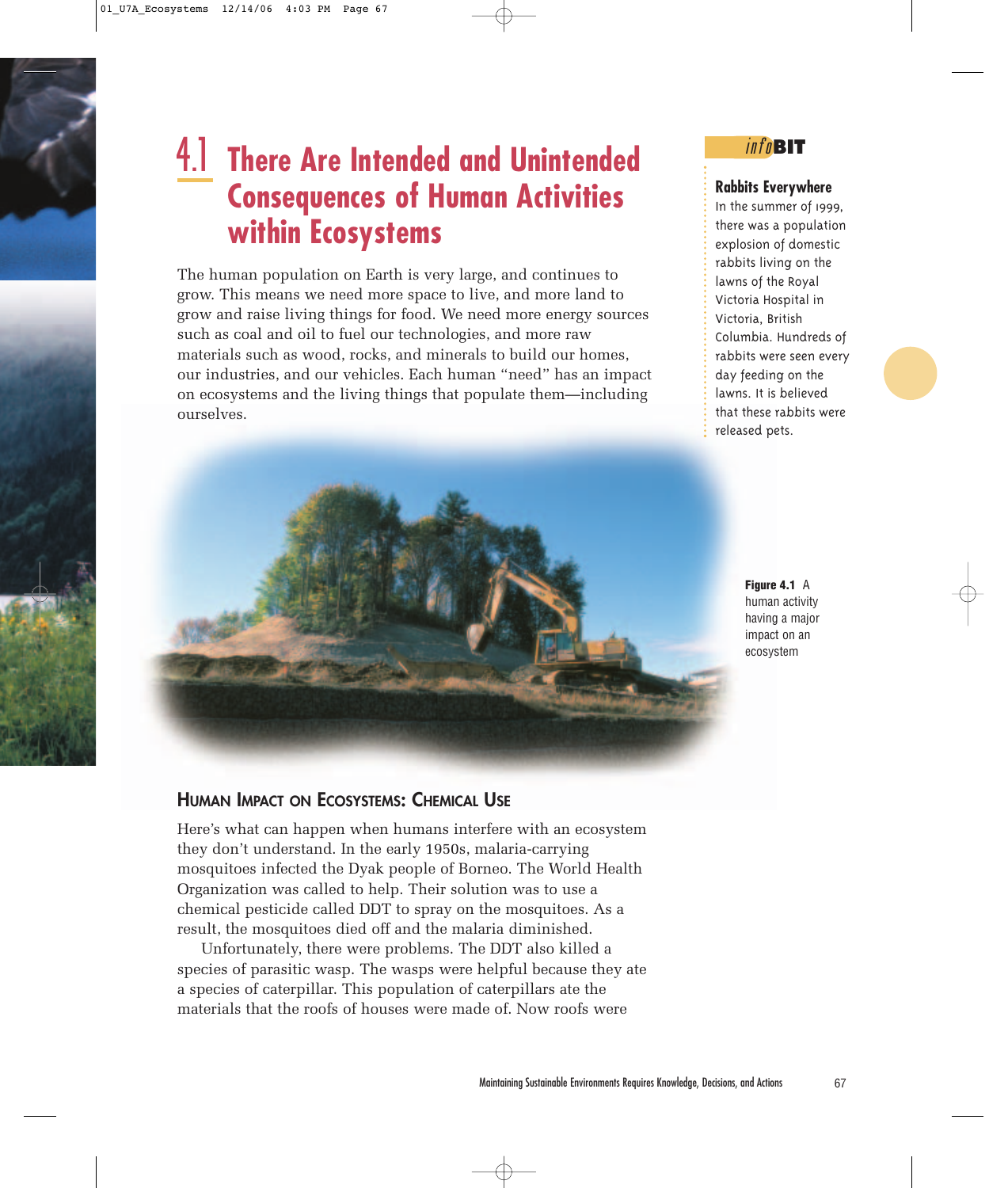falling on peoples' heads. The DDT also affected many species of small bugs that were eaten by geckos. The geckos began to suffer nerve damage and started moving more slowly. Cats, who normally ate rats, switched to the slow-moving geckos. The cats started dying from DDT poisoning. Not only had DDT worked its way up the food chain, but it had increased in concentration at each successive level of the food chain. When the cats died, the rats multiplied quickly. Fleas, piggybacking on the rats, carry a bacteria that causes typhus and sylvatic plague, which were much worse than the original malaria. The World Health Organization was called in again. This time their solution was to parachute live cats into Borneo. But this led to other problems. What do you think happened to the cats?

While DDT has now been banned in North America, there are other pesticides that threaten species. Migrating birds are very vulnerable because they visit so many localities. A recent example is the case of the Swainson's hawks. Many of these birds of prey summer in Saskatchewan and Alberta. They winter in Argentina and Brazil.



**Figure 4.2** Look at how DDT became more concentrated as it moved up the food chain. By the time it reached the bald eagles, the DDT concentration was 10 million times the original concentration in water. DDT affected the eggshells of the bald eagles. Most eggs broke and therefore did not hatch. This resulted in a decline of the bald eagle populations.

Mysteriously, in just a few short years, between five and ten percent of the world's population of Swainson's hawks died. That translated into thousands of deaths to the 100 000 birds that summer in Canada. The reason is that Argentinian farmers used a pesticide to kill grasshoppers. What farmers didn't realize was that the hawks eat grasshoppers.

Now, thanks to environmentalists in North America and Argentina, and other concerned people, alternatives to using pesticides are being explored.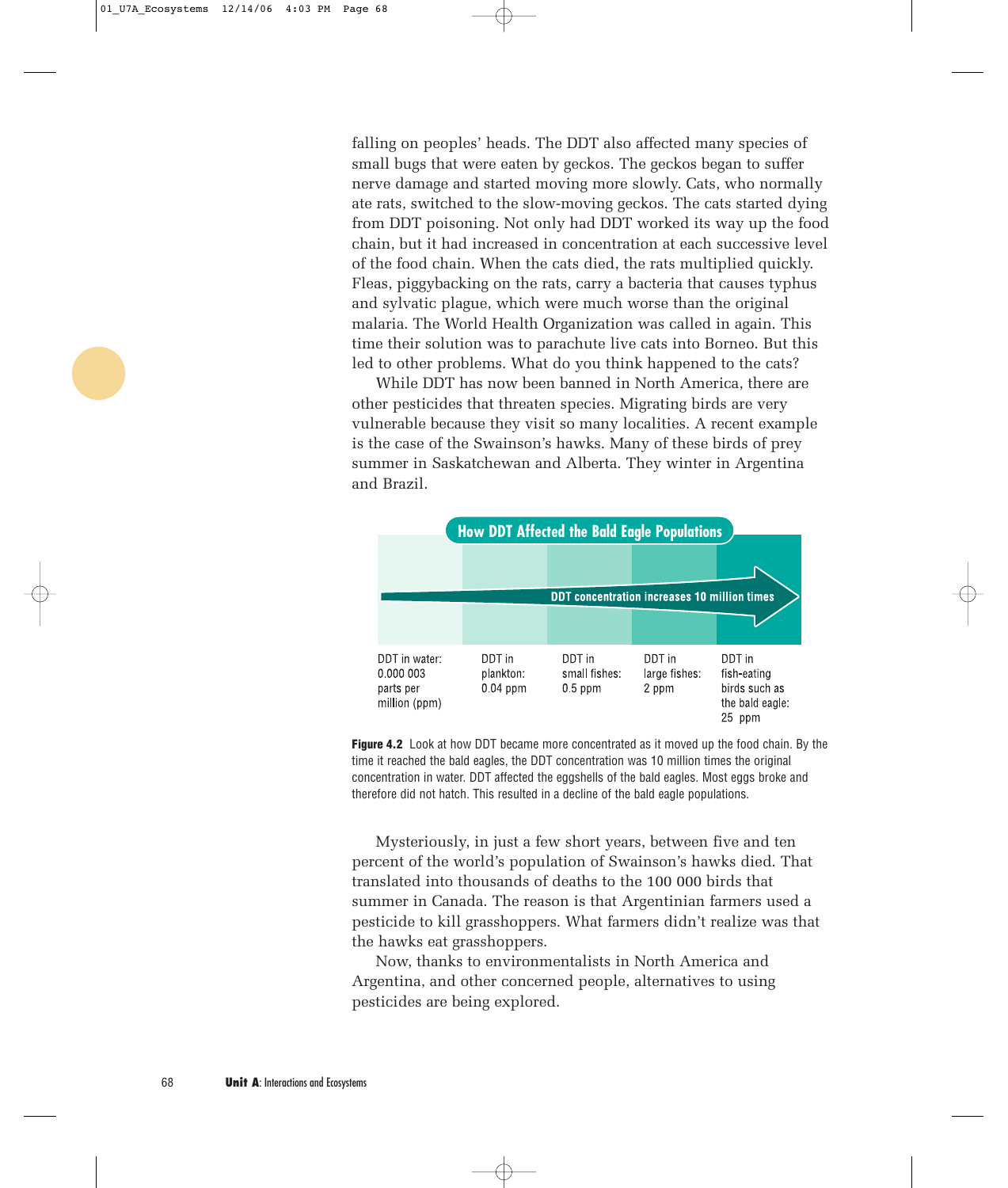#### **HUMAN IMPACT ON ECOSYSTEMS: TOO LITTLE TOO LATE?**

Many species of plants and animals are in danger of being eliminated from the planet completely. Many others are already **extinct**. Extinction occurs when a species no longer exists anywhere on Earth. Extinction is a natural part of the planet's history. But in the past three hundred years or so, human activities such as hunting, bioinvasion, farming, building cities, and cutting down forests have greatly increased the rate of extinction. Human activities increase the rate of extinction because the environment is changed too quickly for organisms to adapt.

When their environment changes too quickly for them to adapt, organisms become rarer and rarer. Organisms that are so rare that they are in serious danger of becoming extinct, are considered **endangered**. **Threatened** species are species whose numbers are declining.

The chart outlines some of the 85 plants and animals in Canada that are extinct, endangered, or threatened.



re**SEARCH**

#### **Grizzly Bears**

Right now, there are about 20 000 grizzly bears in North America. Before the 1800s, there were more than 100 000. Research to find out what, if anything, is being done to protect the grizzly. Do you think it will be extinct in Canada someday?

**Figure 4.3a)** Beluga whale

| <b>Extinct, Endangered, or Threatened Plants and Animals in Canada</b>                                   |                                                                                                                                                                 |                                                                                                              |  |  |  |
|----------------------------------------------------------------------------------------------------------|-----------------------------------------------------------------------------------------------------------------------------------------------------------------|--------------------------------------------------------------------------------------------------------------|--|--|--|
| <b>Extinct</b>                                                                                           | <b>Endangered</b>                                                                                                                                               | <b>Threatened</b>                                                                                            |  |  |  |
| • Dawson's caribou<br>$\bullet$ sea mink<br>$\bullet$ great auk<br>• Labrador duck<br>• passenger pigeon | · eastern cougar<br>• Oregon spotted frog<br>$\bullet$ sea otter<br>• beluga whale<br>• whooping crane<br>• eastern prickly pear cactus<br>• Arcadian whitefish | • wood bison<br>• pine martin<br>• burrowing owl<br>· eastern massasauga<br>rattlesnake<br>$\bullet$ ginseng |  |  |  |
| Figure 4.3b) Labrador duck                                                                               | Figure 4.3c)<br>Whooping crane                                                                                                                                  | Figure 4.3d) Ginseng                                                                                         |  |  |  |